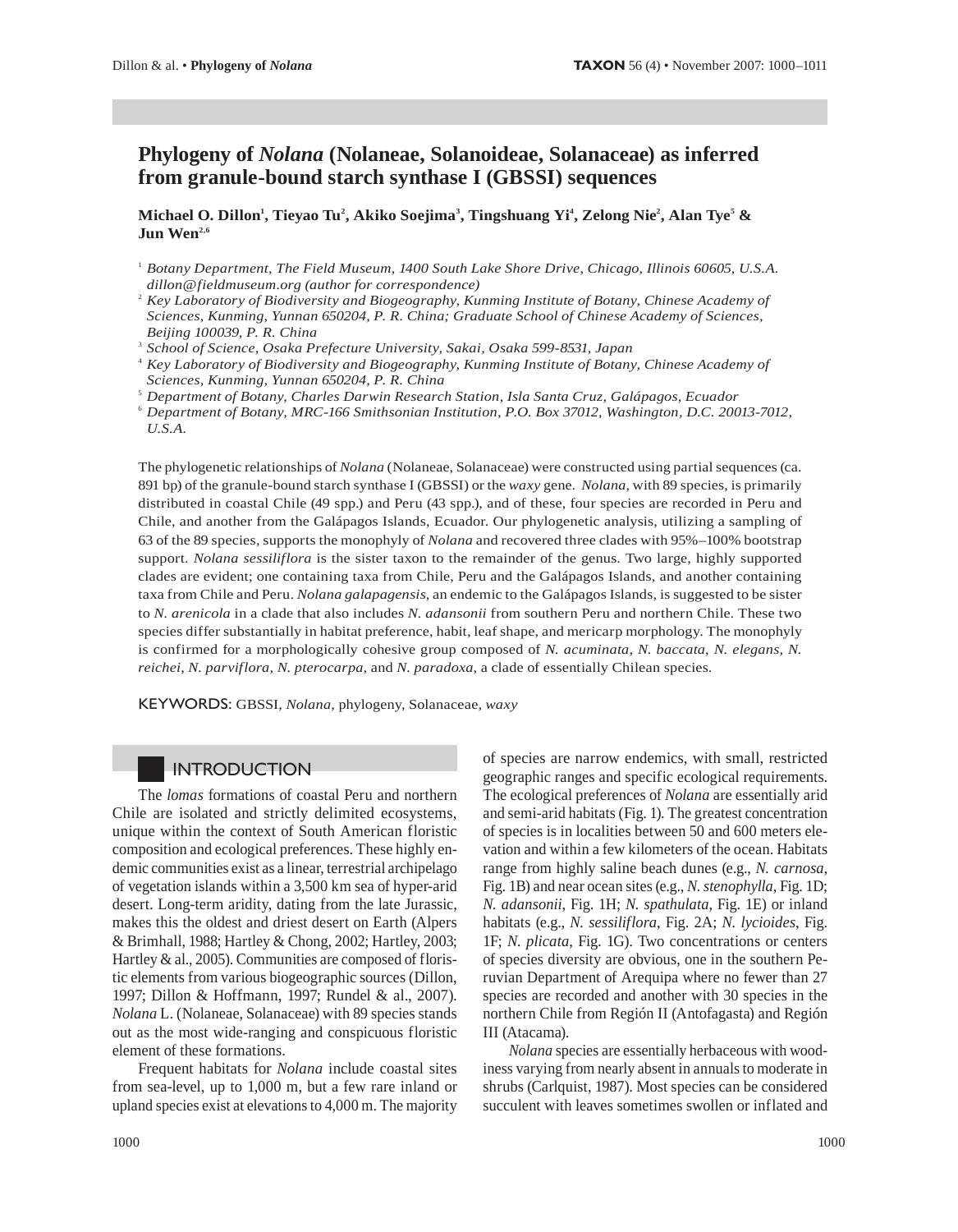

Fig. 1. Nolana habits and habitats. A, N. villosa, near La Brea, northern Chile; B, N. carnosa, Bahia Inglesa, near Caldera; C, N. incana, Quebrada Bandurrias, northern Chile; D, N. stenophylla, north of Paposo, northern Chile; E, N. spathulata, coastal southern Peru; F, N. lycioides, above Mollendo, southern Peru; G, N. plicata, Lomas de Jahuay, southern Peru; H, N. adansonii, Catarindo, southern Peru.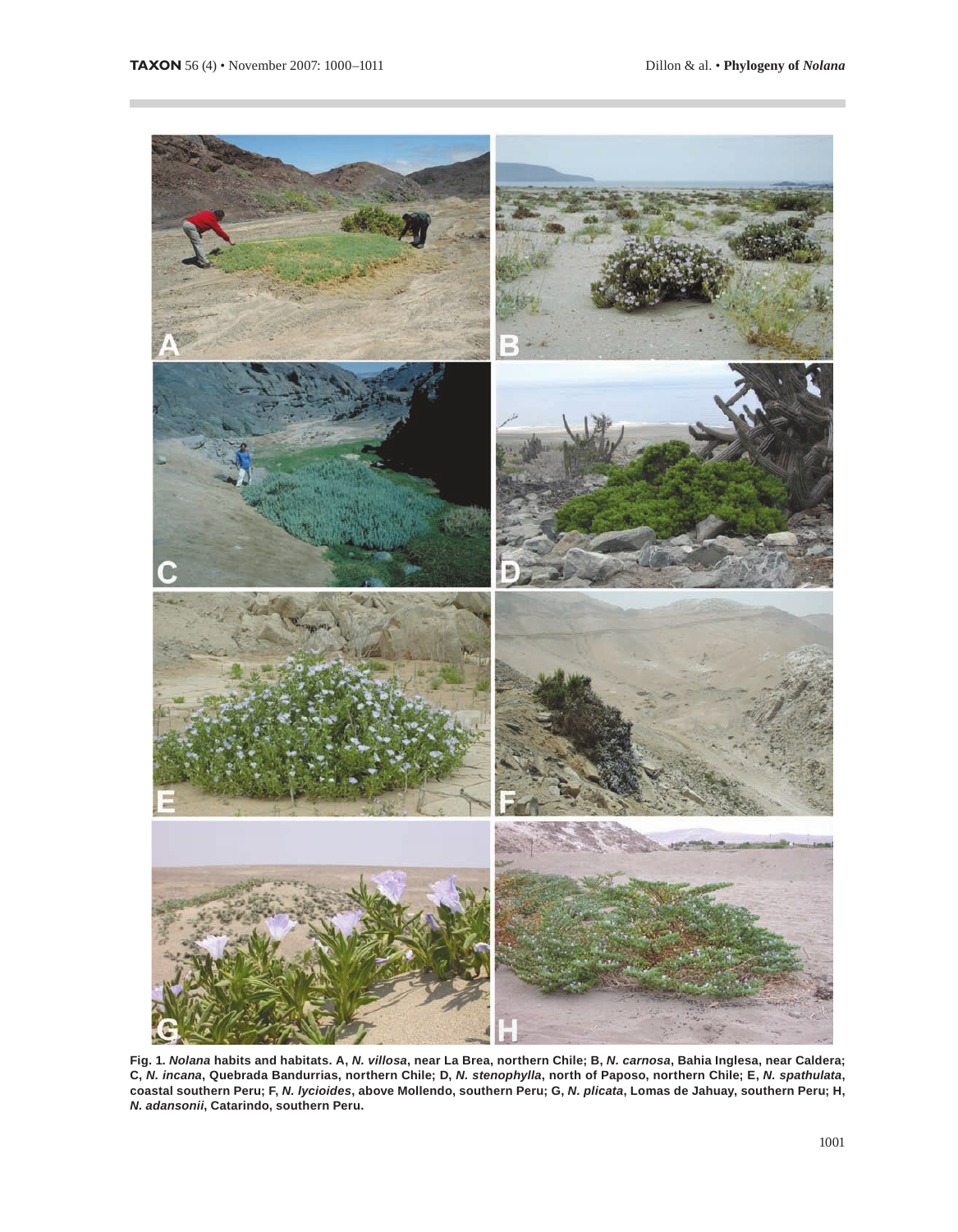with three-dimensional structure. If allowed to mature with a continuing supply of water, some rosette-forming species form a central stem that elongates and leads to another rosette of leaves. Moisture provided by infrequent rains or proximity to underground sources, termed aguadas, allows for sustained growth and uninterrupted flowering. With unlimited moisture, individuals can grow to over 3 m in diameter (e.g., N. villosa, N. incana, Fig. 1 A, C). Corollas are regular, or more commonly irregular to weakly zygomorphic, with primary modifications in the size, shape and coloration patterns (Fig. 2C–Q). The most common color is lavender to blue, with considerable variation in the bands of colors or colored veins within the throats. Within populations of species that typically possess blue or lavender corollas, a few individuals may possess white corollas; this has been observed as occurring at a low frequency in some species, for example, N. humifusa, N. paradoxa, N. pallida and N. rupicola.

The early taxonomic history of Nolana was reviewed by Johnston (1936) and Mesa (1981). Both Don (1838) and Dunal (1852) suggested that the Nolanaceae be included within the Solanaceae, but Nolana has been recognized at the familial rank, Nolanaceae Dumort. by Cronquist (1981) and Takhtajan (1980) or placed within the Solanaceae at subfamilial rank, Nolanoideae Kostel., or tribal rank, Nolaneae Rchb. as treated by Dahlgren (1980), D'Arcy (1979, 1991) and Thorne (1983). Regardless of rank or hierarchical position, Nolana s.l. has been recognized as a cohesive group largely due to their unique, 5-merous gynoecium forming mericarps with multi-seeded, hard-coated segments (Fig. 2R-X). While variable in size, form, and degree of fusion, the mericarp is a strong and compelling synapomorphy for Nolana. Over a decade ago, the familial status of Nolana was tested by Olmstead & Palmer (1992) using plastid DNA restriction site mapping. Their studies supported the recognition of the Nolana clade within the Solanaceae and suggested it was deeply nested within the subfamily Solanoideae (Solanaceae) and related to Lycium L., Grabowskia Schlecht, Hyoscyamus L. and Atropa L. (e.g., Olmstead & Palmer, 1992; Olmstead & al., 1999). While some authors have refused to accept Nolana in the Solanaceae (Hunziker, 2001), it is clear that the diagnosis of the family has changed and Nolana, with 5-merous gynoecium and mericarps, is now generally accepted (Olmstead & al., 1999; Knapp, 2002). It is noteworthy that with the placement of *Nolana* within the Solanaceae, its 89 species makes it one of the larger genera in the family, e.g., Solanum (1,000 spp.), Lycianthes (200 spp.), Cestrum (175 spp.), Lycium (83 spp.) and Nicotiana (75 spp.) (Hunziker, 2001).

The number of genera and species accepted in Nolana has been highly controversial, largely due to the fact that many are succulents and lose characters when rendered flat in herbarium collections. Workers that have studied Nolana in the field have generally tended to recognize more genera and species. Lindley (1844) accepted 19 species in five genera, four proposed by him; Nolana L.f., Alonia Lindl., Dolia Lindl., Sorema Lindl., and Aplocarya Lindl. Dunal (1852) accepted the group as a tribe in the Solanaceae and recognized 33 species in five genera; Nolana, Dolia, Alibrexia Miers, Aplocarya, and Bargemontia Gaud. Bentham & Hooker (1873) recognized 27 species in four genera, Alona, Nolana, Dolia, and Bargemontia, in tribe Nolaneae of the Convolvulaceae. Johnston (1936) provided the first modern monograph treating 63 species in two genera, Alona and *Nolana*. Mesa (1981, 1986) interpreted the group narrowly, accepting only 18 species in a single genus, Nolana, containing two sections, Nolana sect. Alona (Lindl.) Miers with 5 species and Nolana sect. Nolana with 13 species in two subsections, subsect. Bargemontia (Gaud.) Mesa (7 spp.) and subsect. *Nolana* (6 spp.). D'Arcy (1991) recognized 22 species in two genera, Alona and Nolana in the tribe Nolaneae (Solanoideae). Recently, Mesa (1997; & al., 1998) has expanded his species concepts to accept 70 species. Tago-Nakazawa & Dillon (1999) recognized 84 species in a single genus, *Nolana*, with two subgenera, Alona and Nolana. Dillon (2005) recognized 86 species and subsequent field studies have led to the discovery of additional taxa with 89 species currently accepted (Dillon & al. 2007a, b). Segregate genera and previously proposed subgeneric categories need to be tested within a robust phylogenetic framework.

An initial attempt to construct a phylogeny for Nolana, using ITS sequence data and a much smaller sampling of 37 species, was not successful in resolving relationships (Tago-Nakazawa & Dillon, 1999). The ITS results did recover a few weakly supported clades, but overall the lack of resolution made interpretation difficult. In the current study, we recover a more fully resolved phylogeny of *Nolana* using sequences of the granule-bound starch synthase I (GBSSI) or the *waxy* gene utilizing 63 of the 89 recognized species. The GBSSI gene is about 3 Kb long and contains 12 introns in Solanum tuberosum (van der Leij & al., 1991). It occurs as a single copy in Capsicum (Walsh & Hoot, 2001) and has been shown to be an informative phylogenetic marker in Solanum sect. Lycopersicon (Peralta & Spooner, 2001) and testing subgeneric categories in Solanum in combination with additional markers (Weese & Bohs, 2007). The phylogeny provides a framework to begin testing the previous classification schemes with the recognition of sister group relationships and hypotheses of broad-scale biogeographic patterns within the deserts of coastal Peru and Chile. Nolana galapagensis, an endemic species to the Galápagos Islands, was included in the analysis and results allow us to test hypotheses of its origin among the continental species.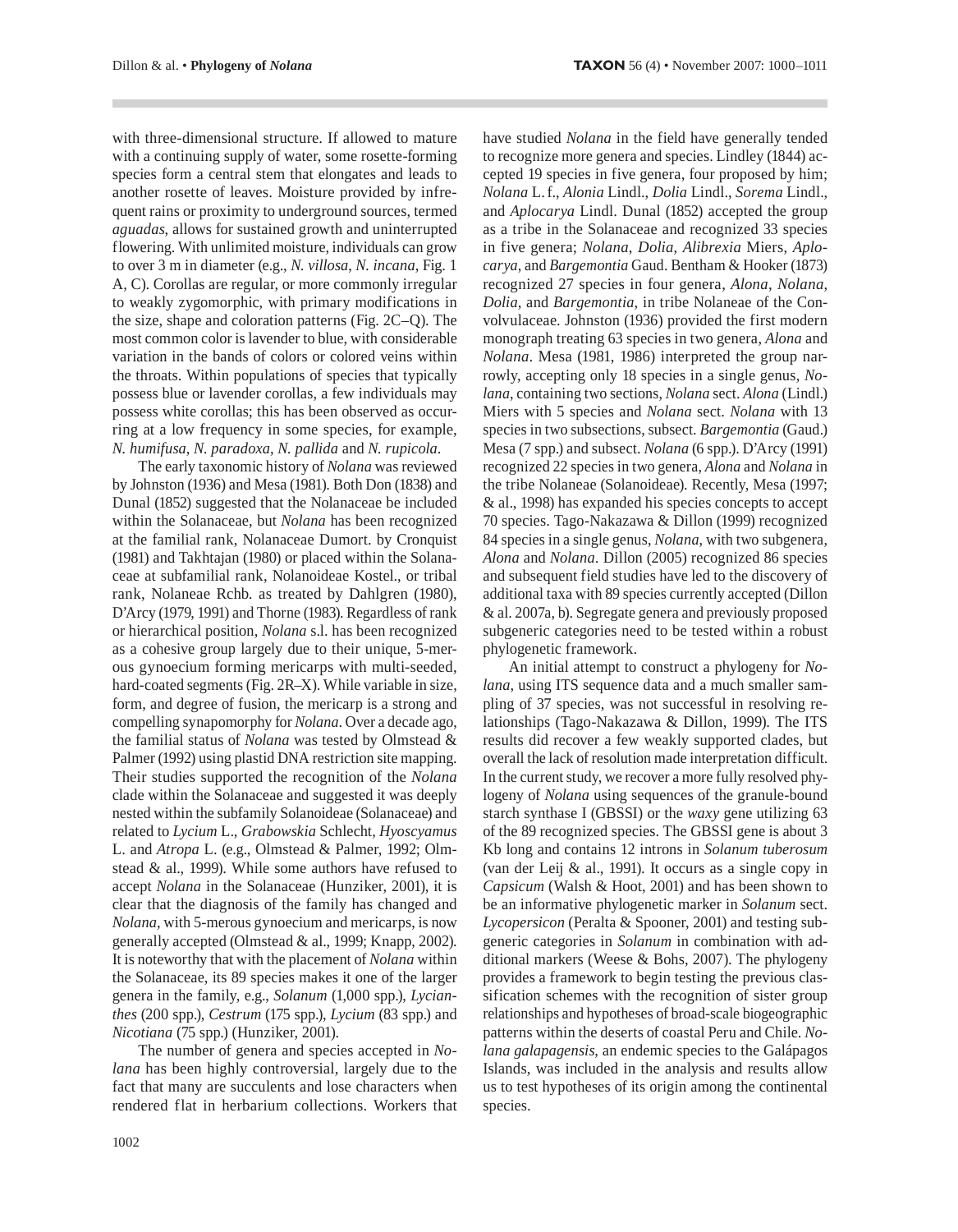

Fig. 2. Diversity in Nolana, illustrating species included in the molecular analysis. A-D, N. sessiliflora: A, shrubby habit; B, seedling; C, corolla; D, corolla dissected to reveal anthers. E-Q, Nolana corollas: E, N. paradoxa; F, N. baccata seedling in flower; G, N. humifusa; H, N. spathulata; I, N. weissiana; J, N. coelestis; K, N. linearifolia; L, N. galapagensis apical branch with small succulent leaves and white tubular corollas; M, N. stenophylla; N, N. adansonii; O, N. werdermannii; P, N. crassulifolia; Q, N. villosa. R-X, Mericarps: R, N. sessiliflora; S, N. paradoxa; T, N. spathulata; U, N. filifolia; V, N. stenophylla; W, N. weissiana; X, N. peruviana.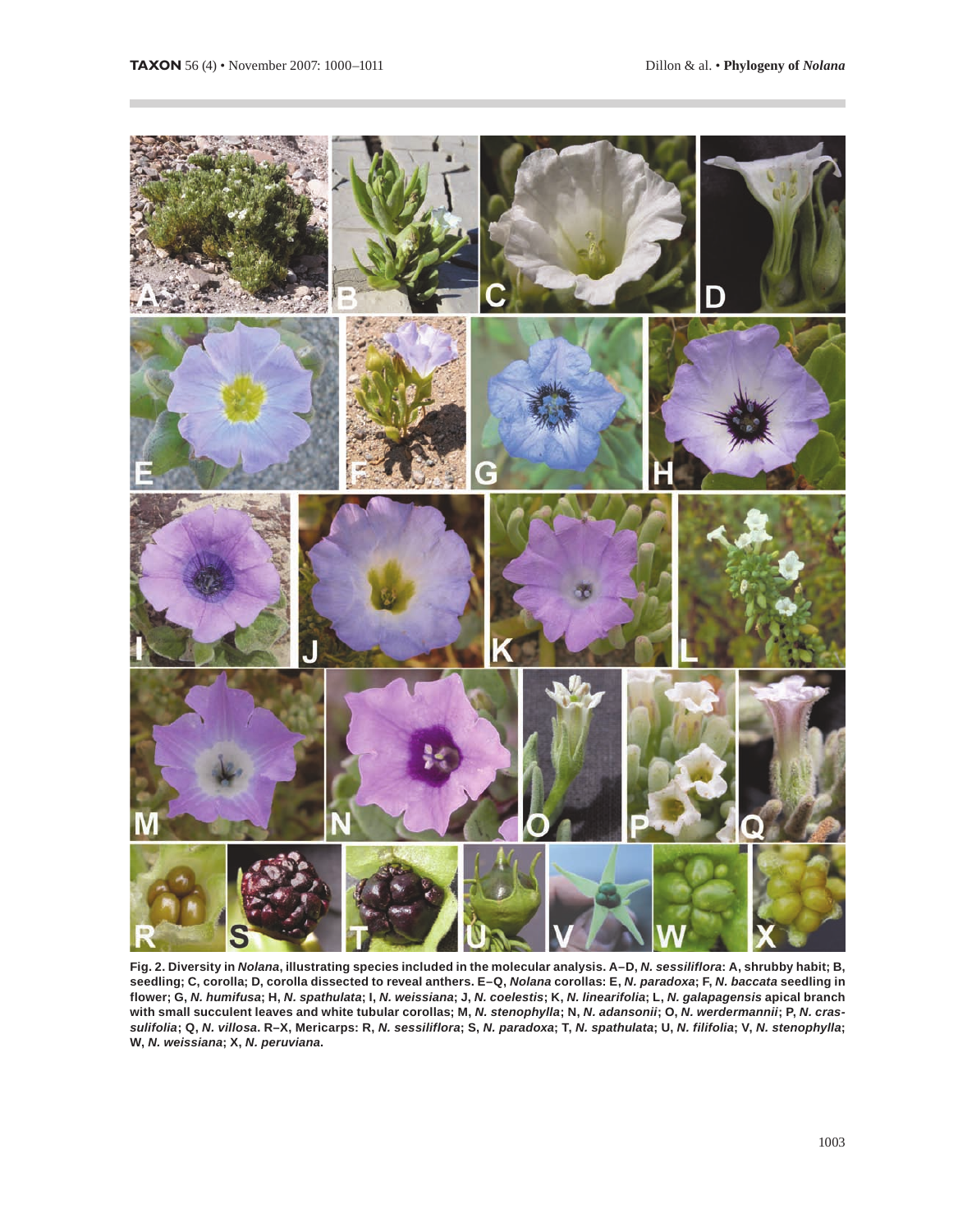# MATERIALS AND METHODS

Taxon sampling. - Sequences of the GBSSI gene were obtained from 63 species (76 accessions) of *Nolana*, including 37 species from Chile, 25 species from Peru, and one species, N. galapagensis, from the Galápagos Islands, Ecuador. This sampling represents approximately 70% of the specific diversity in *Nolana* and most of the species which remain un-sampled are narrow endemics, only known from type specimens collected in the late 1800s and the beginning of the last century (e.g., N. foliosa (Phil.) I.M. Johnst., N. insularis (I.M. Johnst.) I.M. Johnst., N. pearcei I.M. Johnst., N. platyphylla (I.M. Johnst.) I.M. Johnst., N. polymorpha Gaud., N. weberbaueri I.M. Johnst.), and others that are likely extinct due to habitat destruction (e.g., N. minor Ferreryra). The species sampled included annual and perennial herbs and shrubs from a variety of ecological preferences and representatives from both coastal and inland habitats, such as N. urubambae from 3,000 m and 350 km from the ocean.

In an analysis using several molecular markers, R. Olmstead (pers. comm.) recovered a well-supported clade in the Solanaceae containing Grabowskia, Lycium, Nolana, Phrodus, and Sclerophylax, and of those, the tribal name with priority is the Nolaneae Rchb. (Reichenbach, 1837). Four species from three of the closely related genera, Grabowskia glauca, Lycium americana, L. deserti, and Phrodus microphyllus were thus employed as outgroups for our *Nolana* analysis.

All samples were collected by the authors, unless otherwise noted. Vouchers are housed at Field Museum (F) and the Smithsonian Institution (US), and duplicates are deposited at the Museo Nacional de Historia Natural, Santiago, Chile (SGO) and Herbario Antenor Orrego, Trujillo, Peru (HAO), Herbario de Universidad Nactional de San Agustín, Arequipa, Peru (HUSA), and the Charles Darwin Research Station, Santa Cruz, Galápagos Islands (CDS). All sequences have been deposited in GenBank.

Molecular methods. - Total DNA was extracted from 15 mg silica-gel-dried leaf material using the Dneasy (QIAGEN) extraction kits or the modified CTAB (hexadecyltrimethylammonium bromide) extraction method (Doyle & Doyle, 1987). The GBSSI gene was amplified with primers  $B$  and  $C_R$ , and was sequenced with primers B,  $D_R$  and  $C_R$  of Peralta & Spooner (2001). All PCR reactions were performed in 25 µl reaction-mixture volumes using reagents and manufacturer's instructions for the Taq polymerase (JumpStart RED Accutaq DNA Polymerase, Sigma, St. Louis, MO). The amplified products were then purified using the polyethylene glycol (PEG) precipitation following the manufacturer's protocols. Cycle sequencing was conducted using BigDye 3.1 reagents with an ABI 3100 automated sequencer (Applied Biosystems, Foster City, California, U.S.A.). Sequences were then aligned with ClustalX version 1.83 (Thompson & al., 1997), followed by manual adjustments. The aligned sequences cover intron 3 through exon 8 of the GBSSI gene.

Directly sequencing the PCR products of eight species (N. plicata, N. weissiana, N. coelestis, N. adansonii, N. arenicola, N.arequipensis, N. pallida, N. werdermannii) produced ambiguous sequences. The PCR products of samples of these taxa were cloned using the TOPO TA cloning kit (Invitrogen, Carlsbad, CA, U.S.A.). Five to eight clones for each sample were selected and sequenced.

Phylogenetic analysis. - All sequences were deposited in GenBank (see Appendix for accession numbers). Phylogenetic analyses of the data set was performed with PAUP\* (Swofford, 2001) using maximum parsimony (Swofford & al., 1996) and the Bayesian method (Rannala & Yang, 1996; Mau & Newton, 1997; Mau & al., 1999). Parsimony analysis was performed using a heuristic search with 100 random taxon addition replicates, tree bisection-reconnection (TBR) branch swapping, collapse of zero-length branches, and character state changes equally weighted in the analysis. Gaps were treated either as missing data or as new characters. The amount of support for monophyletic groups revealed in the maximally parsimonious tree(s) (MPTs) was examined with 500 bootstrap replicates (Felsenstein, 1985) with the random addition and the heuristic search options.

Bayesian inference was conducted using MrBayes version 3.0 (Huelsenbeck  $&$  Ronquist, 2001) with the model as estimated above. The Markov Chain Monte Carlo algorithm was run for 2,000,000 generations with four (4) incrementally heated chains, starting from random trees and sampling one out of every 100 generations. The first 2,000 to 5,000 trees were discarded as burn-in, depending on when chains appeared to have become stationary, and the remaining trees were used to construct Bayesian consensus trees. Internodes with posterior probabilities  $\geq$ 95% were considered statistically significant.

### **RESULTS**

Of the 891 total aligned characters in the GBSSI data, 660 characters are constant, 137 variable characters are parsimony-informative. Treating gaps as missing data, the parsimony analysis generated 1,193,600 most parsimonious trees (MPTs) with a tree length of 304 steps, a consistency index (CI) of 0.87, a CI excluding uninformative characters of 0.82, and a retention index (RI) of 0.97. The strict concensus tree is presented in Fig. 3. When gaps were treated as new characters, the strict consensus tree of the parsimony analysis had nearly identical topology as in Fig. 3, except that the following three subclades became unresolved: (1) (N. lezamae, N. humifusa), (2)  $((N. lezamae, N. humifusa) N. aticoana),$  and  $(3)$   $(((N. lez-$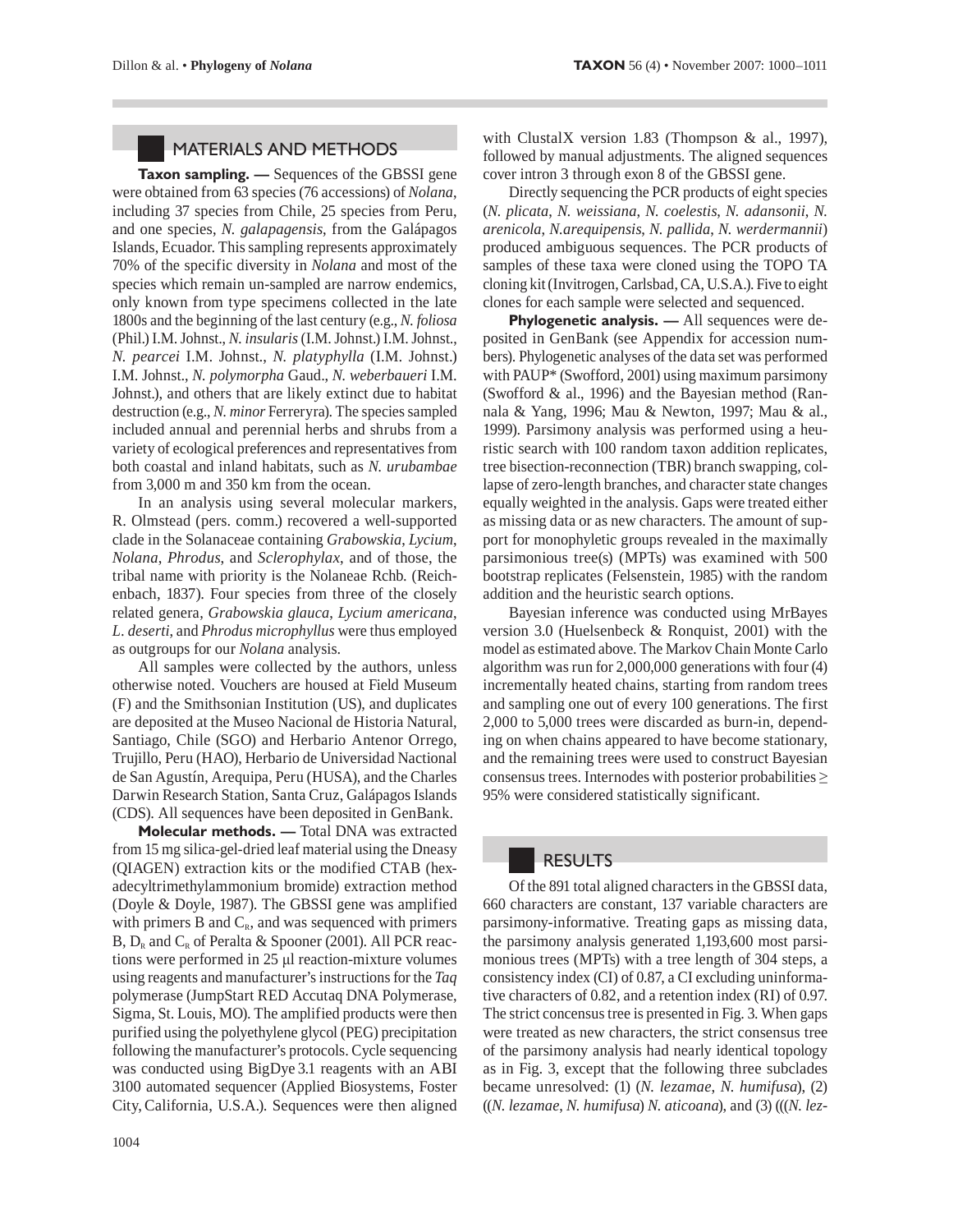amae, N. humifusa) N. aticoana) N. urubambae). These three subclades were only weakly supported in Fig. 3. With Grabowskia glauca, Lycium americana, L. deserti, and *Phrodus microphylla* as outgroups, *Nolana* is wellsupported to be monophyletic ( $BS = 100$ ,  $PP = 100$ ) with Nolana sessiliflora basal to the remainder of Nolana, and two well-supported clades designated Clade  $I \sim A - E$  $(BS = 98)$  and Clade II ~ F-H  $(BS = 98)$  in Fig. 3.

Subclade A has strong bootstrap support  $(>90\%)$  and contains a morphologically cohesive group composed of N.



Fig. 3. Strict consensus cladogram of the most parsimonious trees of Nolana based on GBSSI sequences with bootstrap values > 50% above the clades and the Baysean values below the clades. Major clades are annotated I and II, and subclades A-H.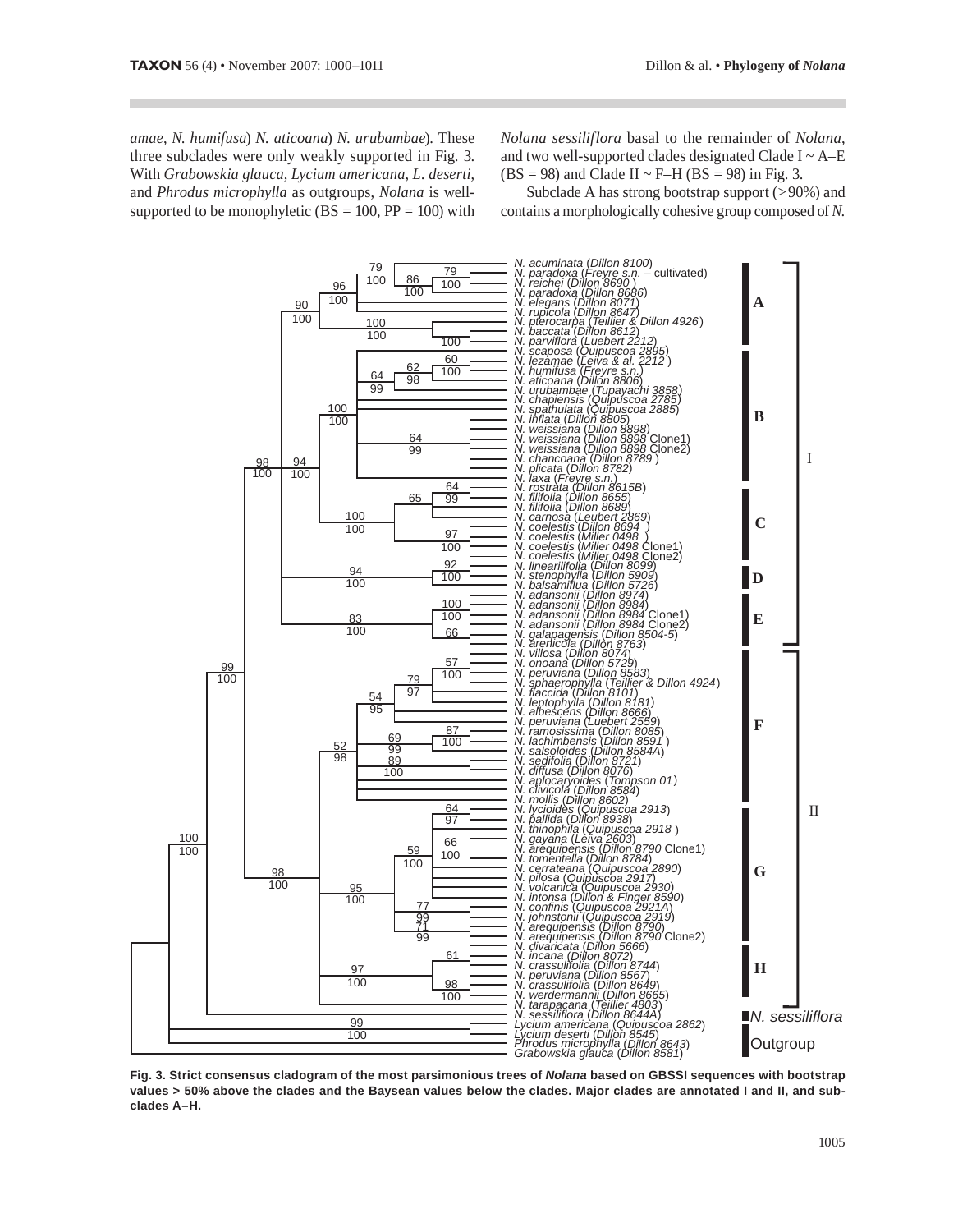acuminata, N. baccata, N. elegans, N. reichei, N. parviflora, N. pterocarpa, and N. paradoxa. This clade is essentially a Chilean group and was also recovered by previous studies by ITS and matK sequence data generated by Tago (1999). Subclade B-C with strong support  $(BS = 94)$  with two groups, subclade B ( $BS = 100$ ), a strictly Peruvian group with N. scaposa, N. lezamae, N. humifusa, N. aticoana, N. urubambae, N. chapiensis, N. spathulata, N. inflata, N. weissiana, N. chancoana, N. plicata, and N. laxa. Clade  $C$  (BS = 100), is a strictly Chilean group containing, N. rostrata, N. filifolia, N. carnosa, and N. coelestis. Subclade  $D(BS = 94)$  is a strictly Chilean group containing N. linearifolia, N. stenophylla, and N. balsamiflua. Subclade E  $(BS = 83)$  is a group containing *N. adansonii, N. arenicola,* both from Peruvian populations, and N. galapagensis.

Subclade F (BS = 52) is a weakly supported  $(< 90\%)$ group, composed entirely of Chilean species, N. villosa, N. onoana, N. peruviana, N. sphaerophylla, N. flaccid, N. leptophylla, N. albescens, N. ramosissima, N. lachimbensis, N. salsoloides, N. sedifolia, N. diffusa, N. aplocaryoides, N. clivicola, and N. mollis. Subclade G ( $BS = 95$ ) is composed of the Peruvian species, N. lycioides, N. pallid, N. thinophila, N. gayana, N. arequipensis, N. plicata, N. cerrateana, N. pilosa, N. volcanica, N. confinis, and N. johnstonii. Also grouped here is N. intonsa found in northern Chile, but sharing morphological characters with this group. Subclade H ( $BS = 100$ ) contains Chilean species, N. divaricata, N. incana, N. crassulifolia, and N. werdermannii. The placement of an accession of N. peruviana in this clade was not expected. Nolana tarapacana, a Chilean species from the interior of northern Chile, is part of the unresolved polytome with subclades F-H.

### **DISCUSSION**

Phylogenetic relationships. - Nolana is well-supported as a monophyletic group (Fig. 3), with N. sessili*flora* as the sister to the clade consisting of the remainder of the genus. *Nolana sessiliflora* (Fig. 2A–D) occurs in hyper-arid environments at elevations approaching 2,500 meters and approximately 120 km east from the Pacific coast. Its position as sister taxon to the remainder of the genus is of interest given its ecological preferences are in an extremely barren habitat above 2,500 m and far from the effects of coastal fogs.

Two large clades (I, II) are recovered in the remainder of the genus, each with strong support and forming polytomies with groups with varying degrees of support (Fig. 3). Clade I of the polytomous subclades A, B, C, D, E is recovered with a high degree of support  $(BS = 98,$  $PP = 100$ , and Clade II of the polytomous subclades F, G, H, and N. tarapacana is recovered with strong support  $(BS = 98, PP = 100).$ 

The species in subclade A (Fig. 3) form a well-supported, monophyletic group diagnosed by distinctive morphological features, including basal rosettes, thick taproots, large showy corollas and 10-20 mericarps. As mentioned previously, this group of species was recovered as a monophyletic group by other molecular markers, including ITS and matK (Tago-Nakazawa & Dillon, 1999). The distribution of this group essentially covers the entire coast of Chile from ca. 20° to 42° S, a distance of over 3,000 km. Nolana jaffuelii, a species with a northern Chilean distribution with one report from extreme southern Peru (18° S), was not available for the present analysis. It is here associated with subclade A by virtue of overall morphological similarity. Most of the species (N. acuminata, N. baccata, N. elegans, N. jaffuelii, N. parviflora, N. pterocarpa, N. rupicola) exhibit broadly overlapping geographic distributions in coastal sites from 22°05' to 32°00' S. Nolana paradoxa (Fig. 2E, S) has an extended distribution of over 1,200 km, from central Chile  $(32^{\circ}00' S)$  to as far south as Isla Chiloé  $(42^{\circ}30' S)$  and Isla Talcán (42°45' S) in near shore or beach habitats (0-100 m). Another central Chilean species, N. crassulifolia, is a prostrate shrub often covering rocks just above high tide, possessing small, white tubular corollas (Fig. 2P) and only distantly relationed to N. paradoxa (Fig. 3). Lindley (1844) described Sorema and included five species, including N. acuminata, N. elegans, N. paradoxa, N. parviflora, and N. rupicola. As a subgeneric group, the members are monophyletic and easily diagnosed morphologically and should support be found in additional markers it may merit sectional status. Mesa (1981) treated the eight species accepted here in clade A as synonyms of N. paradoxa.

A subclade consisting of B and C has strong support ( $BS = 94$ ) and the individual subclades B and C are strongly supported ( $BS = 100$ ). Subclade B lacks internal resolution and forms a large polytomy, but it does recover a group of species strictly Peruvian in distribution and morphologically variable. While the distribution of most are considered coastal (e.g., N. scaposa, N. humifusa, N. spathulata, N. inflata, N. plicata, N. weissiana, N. chancocana), some species are distributed exclusively outside of the *lomas* formations in upland interior localities at elevations of over 2,500 m, e.g., N. lezamae, N. laxa, N. urubambae, and N. chapiensis. The clade recovering N. lezamae, N. humifusa (Fig. 3G), N. aticoana, and N. *urubambae* has relatively low support  $(BS = 64)$  and similarities in overall morphology also suggested their relationships. This clade collapsed when gaps were treated as new characters. This relationship clearly needs to be tested in our further studies.

The species in subclade C (Fig. 3) form a well-supported monophyletic group ( $BS = 100$ ) with a strictly Chilean distribution and diagnosed by morphological features, including erect woody or shrubby habits, large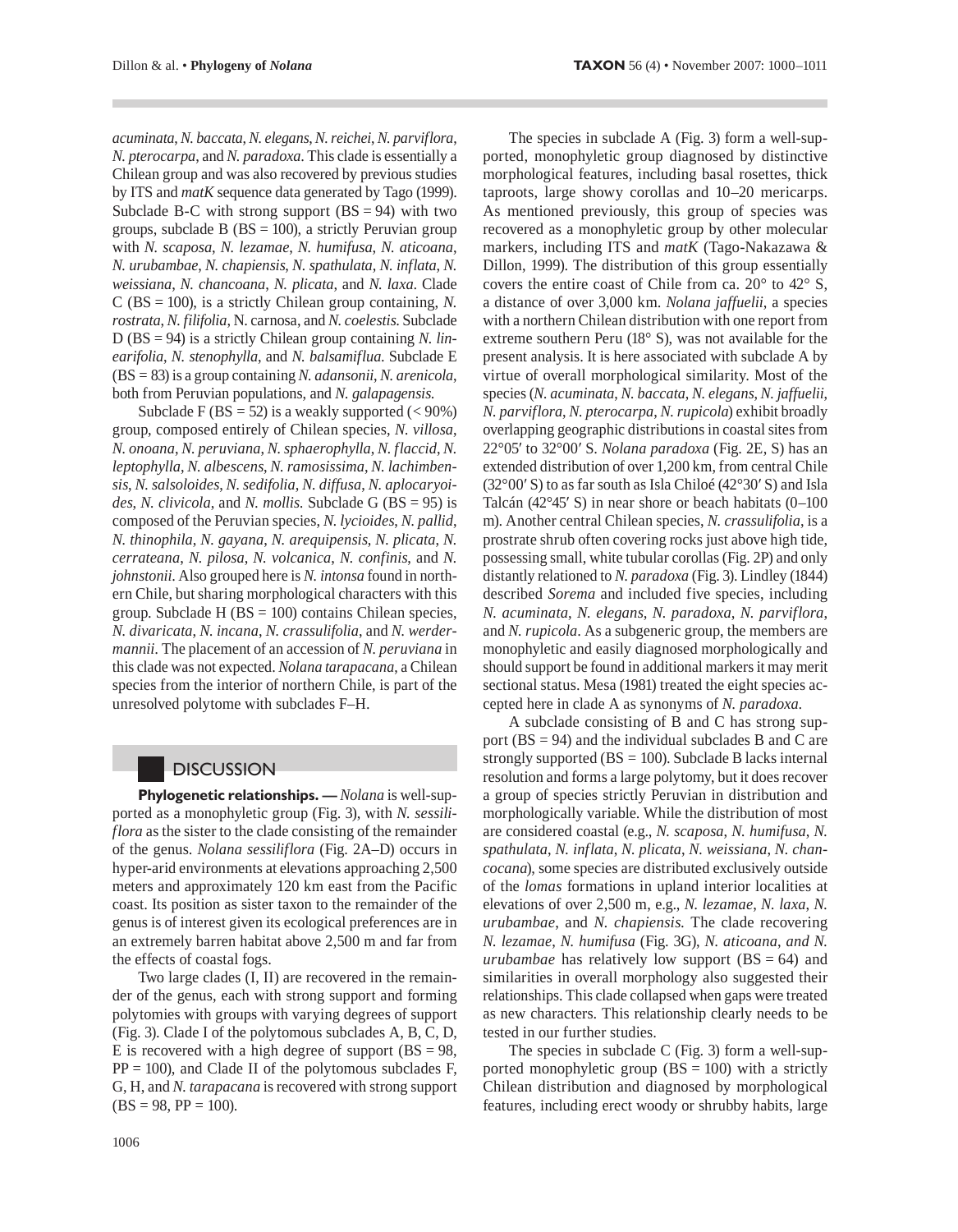showy flowers, and highly fused mericarps with apical stigmas. The clones of N. coelestis all cluster together, and are sister to N. carnosa, N. rostrata, and a paraphyletic N. filifolia. These species share the synapamorphy of the modification of the ovary into 3-5-sulcate, multi-seeded mericarps, broadly affixed to the receptacle and joined to one another laterally (Fig. 2U). Johnston (1936) relied heavily upon the strength of the position of the style to diagnose Alona Lindl. (Johnston, 1936; Lindley, 1844), and it has been treated at the rank of subgenus (Mesa, 1986). Johnston (1936) also included N. balsamiflua and N. stenophylla (subclade D) in Alona, both Chilean species that share the character of fused mericarps (Fig. 2V) and apical stigmas. One unexpected result was the strong support ( $BS = 94$ ) for the inclusion of N. linearifolia in subclade D (Fig. 3) in spite of its non-apical style and mericarp morphology distinct from that of *Alona* with 4–6, deeply lobed, spherical mericarps attached basally to the receptacle and free, or practically so. Nolana linearifolia (Fig. 2K) is distributed in the same general region in northern Chile as N. stenophylla (Fig. 2M), but it has not been recorded as actually sympatric. In the herbarium, the two have been confused, but the former species does not share the mericarp morphology peculiar to Alona and is a weakly lignified, prostrate perennial herb. Among the various genera that have been proposed for taxa within Nolana, only a portion of subgenus Alona Lindl. and the aforementioned, Sorema Lindl., are monophyletic in this analysis.

Subclade E has moderate support  $(BS = 83)$  and contains N. adansonii as sister to a weakly supported clade  $(BS = 66)$  with *N. arenicola* and *N. galapagensis*. The various clones of N. adansonii strongly cluster together  $(BS = 100)$ , and while this species has been recorded for northern Chile, only Peruvian accessions were included in this analysis. This result was not anticipated, given the lack of morphological similarity between these three taxa. The shrubby habit, small succulent leaves, and white tubular corollas found in N. galapagensis (Fig. 2L) are dissimilar from those of either N, arenicola or N, adansonii. both essentially facultative annuals with laminar leaves and much larger corollas (Fig. 2N). Overall morphology suggested that N. arenicola and N. spathulata share relationships, a result not reflected in this analysis. Further studies involving additional markers will be necessary to test this hypothesis of relationships. Likewise, the lack of resolution for N. aticoana, a Peruvian species most closely resembling N. spathulata, must be investigated.

The second large polytomous clade of subclades F, G, H, and *N.tarapacana* is well-supported ( $BS = 97$ ) and contains clades of strictly Chilean or Peruvian species. Subclade F has only weak support  $(BS = 52)$  but is a large polytomy of 16, morphologically variable species, typically erect shrubs with moderately small, white to blue or lavender corollas. They all occupy habitats in northern Chile, either from near coast (e.g., N. ramosissima, N. lachimbensis, N. diffusa, N. mollis, N. clivicola, N. salsolioides, N. aplocaryioides, N. sedifolia, N. peruviana) or from interior environments (e.g., N. onoana, N. albescens), and some species distributions span both of these (e.g., N. leptophylla, N. villosa, N. flaccida, N. sphaerophylla).

Subclade G has strong support  $(BS = 95)$  and contains twelve Peruvian species, and N. intonsa, a northern Chilean endemic. Based upon overall morphological similarity, N. intonsa more closely resembles species restricted to southern Peru that shared its dense villous pubescence and corollas with dark purple throats. Johnston (1936) related N. intonsa to N. gayana, but overall similarity is with N. pallida or N. cerrateana, two species who share the dark purple corolla throats and villous pubescence. Studies currently underway utilizing additional markers should help to resolve this large polytomy. Nolana lycioides has its greatest distributional range in southern Peru, but one outlier population in northern Chile has been reported (Mesa & al., 1998). These two species, and N. adansonii, suggests some connections between southern Peru and populations in the lomas formations near Iquique, Chile. The timing of this floristic interchange or connections in the past has not been established. The accession of N. lycioides used in this analysis was from Peru, and we are seeking material from the Chilean population.

Subclade H has strong support  $(BS = 97)$  and reveals a group of strictly Chilean, shrubby species with small, tubular, often white, corollas, e.g., N. divaricata, N. incana, N. werdermannii, and N. crassulifolia. Nolana divaricata is a glabrous species, often confused with N. salsoloides, a species that has a more southern distribution and densely puberulent foliage. Nolana incana is often confused with N. albescens, which has a more southern distribution, and differ in habit and details of the floral structure. Nolana crassulifolia (Fig. 2P) and N. werdermannii (Fig. 2O) have often been confused and assumed to be conspecific, but they have quite different ecological preferences and distinct floral and foliar morphology. Nolana crassulifolia occurs in extremely close proximity to the ocean, its prostrate branches often cascading over rocks, whereas, N. werdermannii is usually in some distance from the ocean and its habit a more erect, globose shrub.

The lack of resolution for N. tarapacana must be investigated further since its overall morphology does not suggest any close relationships among other Chilean species in this analysis. It possesses small corollas with ovaries of only two mericarps and inhabits arid sites above 1,400 m in extreme northern Chile. It may be that its relationships are with the morphologically similar N. gracillima, a species not available for this analysis.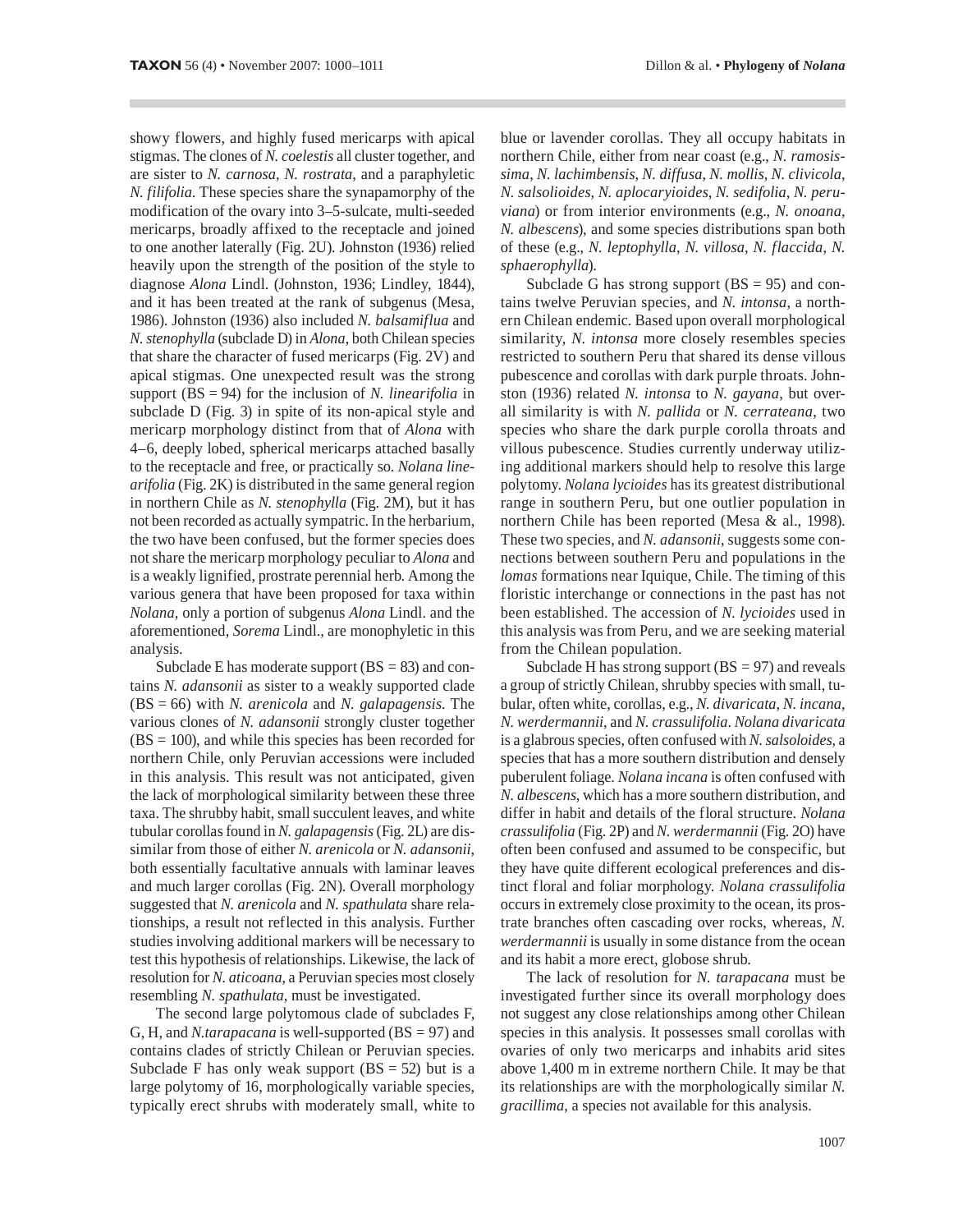Implications for infrageneric classification. - Of all the segregate genera proposed for species generally accorded to *Nolana*, none of the following were clearly revealed as monophyletic groups in the present analysis, and include Alibrexia Miers, Aplocarya Lindl., Bargemontia Gaud., Dolia Lindl., Gubleria Gaud., Leloutrea Gaud., Neudorfia Adan., Osteocarpus Phil., Rayera Gaud., Teganium Schmidel, Tula Adans., Velpeaulia Gaud., and Zwingera Hofer.

As mentioned previously, the taxa attributed to Sorema Lindl. (= Periloba Raf.) do form a cohesive group that may eventually warrant subgeneric recognition. This clade was also recovered in the analysis of Tago-Nakawaza & Dillon (1999) using ITS data. There are no other groups that would warrant recognition of subgenera or sections at this time. The potential acceptance of *Alona* Lindl. must await further analysis given that the results here with subclades C and D both containing species considered members of *Alona*. The phylogeny-based classification scheme for *Nolana* will be proposed when results from additional markers are available.

Biogeographic patterns. - With the results from only one molecular marker (GBSSI), it is premature to rigorously test major biogeographic hypotheses. However, it is useful to pose the most obvious questions and discuss current hypotheses. Patterns of similarity within the overall flora of the *lomas* formations suggest non-uniform distribution of taxa (Rundel & al., 1991; Dillon & al., 2003). Three primary floristic sectors have been proposed within the coastal deserts of western South America based upon analysis of presence and absence data a north Peru unit (7°55' to 12° S latitude), a south Peru unit (12° to 18° S), and a north Chile unit (20° to 28° S) (Duncan & Dillon, 1991; Rundel & al., 1991). Most endemics are centered either in southern Peru or northern Chile, a pattern we find in Nolana endemics as well. Southern Peru and the Department of Arequipa, with no fewer than 27 species, represent a concentration of species; however, the composition is a mixture of taxa from several subclades in Clade  $I(B, E)$  and Clade II (G). In the current analysis, we find twelve Peruvian species in Clade I and an equal number in Clade II. Northern Peru has four endemic species, three of which are included in this analysis and found in subclade B of Clade I (N. lezamae, N. humifusa) and subclade G of Clade II (N. gayana). Ostensibly, this represents two, independent events, either long-distance dispersal or a vicariant event, with subsequent radiation. Another area with 30 species in the northern Chile in Región II (Antofagasta) and Región III (Atacama) likewise contain taxa from Clade I and Clade II.

These three major areas of endemism may be refined, and further divided but at this time three areas of endemism have been recognized in Nolana: north Peru, south Peru, north Chile. It is apparent that extreme northern Chile has been a barrier to dispersal (Dillon & al., 2003). With only ca. 6% of the entirety of the vascular floras having distributions on either side of the Peru/Chile border ( $\sim$  18 $\degree$  S latitude), it appears that this region has acted as a strong barrier to dispersal. The area between 18° to 20° S latitude is marked by the coastal range pulling away from the shoreline and an absence of suitable topography for capture of fog. The fact that our results imply at least two, asynchronous, migrations from Chile into Peru and followed by subsequent radiation, indicates that dispersal has obviously played a role in the distribution of the genus.

While the vast majority of Nolana species occupy habitats in the near coastal fringe of the deserts of coastal Peru and Chile, there are several species that have distributions far from the coast and at higher elevations, well outside of the influences of the coastal fogs. As discussed previously, N. sessiliflora, the sister taxon to the remainder of *Nolana*, is distributed well outside of the fog zone at nearly 2,500 m and over 100 km from the coast. It is morphologically distinct and how it derives its moisture in this severe hyper-arid region is not currently known, but the vegetative surfaces are covered with dense, glandular trichomes. The shrubby habit with glandular pubescence may be a shared plesiomorphic character found in the outgroups, Phrodus and Lycium as well. The hypothesis, that ancestral Nolana were shrubby, high-elevation elements that migrated to coastal and near-coastal environments, and subsequently diversified there will be tested with additional marker data.

In Peru, three species are distributed well outside the coastal influences. Nolana urubambae is restricted to a single locality south of the city of Urubamba (Dept. Cusco), more than  $350 \text{ km}$  from the coast and at  $+3,000 \text{ m}$ . The entire population encompasses only a few hectares and contains perhaps a hundred individuals. Nolana chapiensis is restricted to a locality southeast of Arequipa (Dept. Arequipa) over 50 km inland and over 2,000 m. Nolana lezamae is restricted to a locality near the village of Corongo (Dept. Ancash) nearly 100 km from the coast and over 2,000 m. Initial results suggest that these three, high elevation, inland species share relationships, and these are most closely related to N.humifusa, a strictly coastal species with small isolated populations ranging from Lima north to Trujillo. Nolana laxa of the central coast occurs over 50 km from the ocean and at elevations above 500 m.

That coastal species were derived from upland species has been suggested in the evolution of diversity in Jaltomata (T. Mione, pers. comm.) and Nicotiana (Clarkson & al., 2004). Alternatively, the upland or high-elevation species may have radiated after derivation from coastal ancestors. Testing hypotheses of speciation patterns must await more fully resolved estimates of relationships.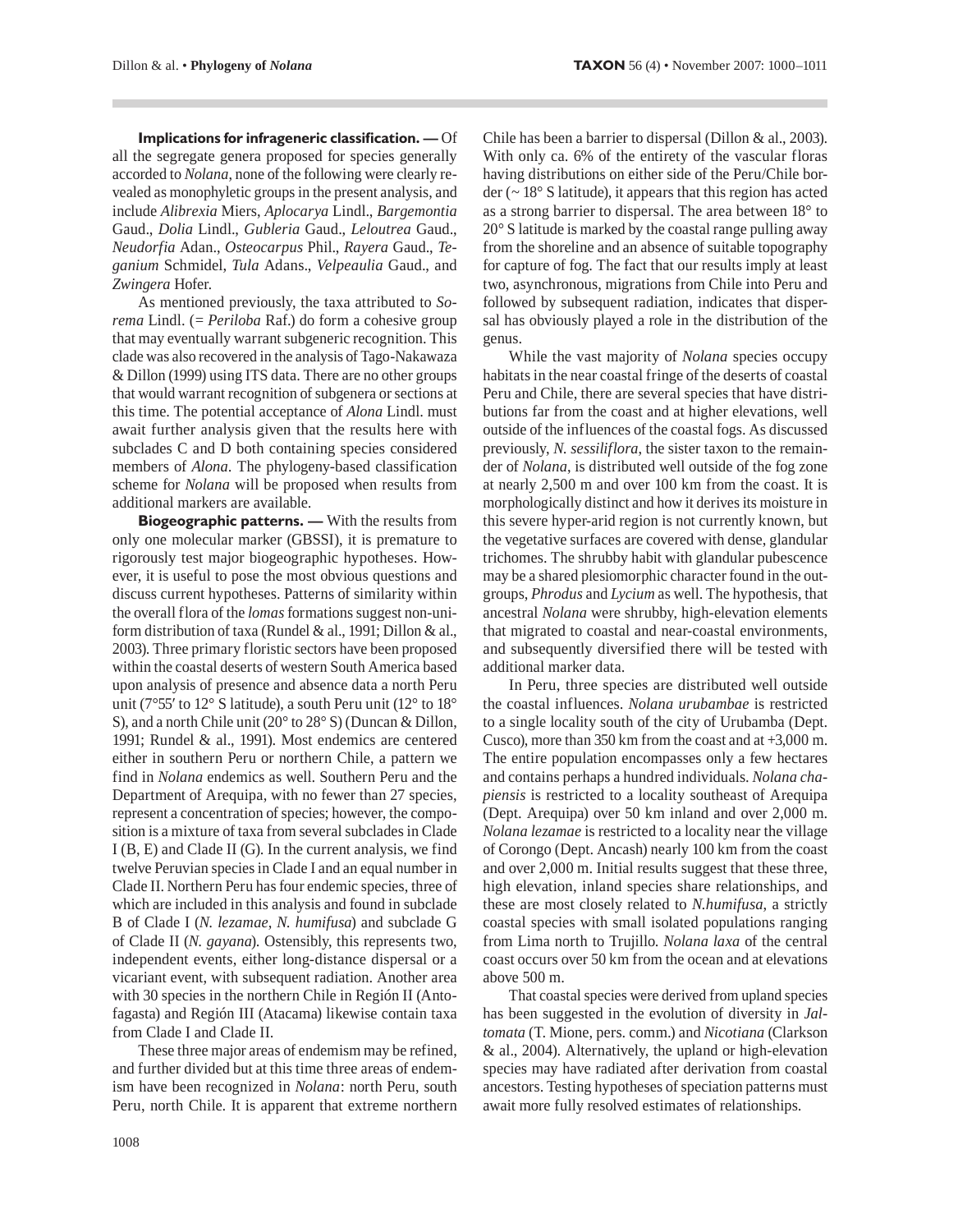Origin of Nolana galapagensis. - Upon purely comparative morphological criteria, N. galapagensis compares favorably with N. sedifolia of coastal Chile. Both robust shrubs with highly reduced, succulent leaves, each with small white, tubular corollas, and overall similarity of mericarp shape and number. For this reason, the inferred relationships of N. galapagensis with Peruvian species, N. adansonii and N. arenicola, was unexpected. Nolana galapagensis (Clade I, subclade E) and N. sedifolia (Clade II, subclade F) are suggested to be quite distantly related (Fig. 3). Perhaps the morphology exhibited in  $N$ . *galapagensis* is plesiomorphic and not unexpected, but the gross morphological differences which exist between N. adansonii, N. arenicola, and N. galapagensis must be examined in light of additional data. Until results imply otherwise, we must entertain the possibility that the progenitors of N. galapagensis reached the archipelago from southern Peru. Nolana galapagensis occurs on no fewer than six islands in the chain; however, only one accession of N. galapagensis was available for this study.

Based upon matK, Tago (1999) estimated the divergence time of N. galapagensis from the remainder of the genus ca. 4 mya and came to a much older age of 8.1 mya based upon ITS data. Geological evidence points to an age for the current Galápagos archipelago at 4–5 million years, but underwater seamounts may date to 15-20 million years (Grehan, 2001). Molecular clock calibrations for determining colonization events may provide estimates that exceed the age of the modern islands. Given its morphology, it appears that N. galapagensis was pre-adapted to the arid, coastal beach environments prior to its dispersal to the island chain (Tago-Nakazawa & Dillon, 1999). We will estimate the divergence time of *N. galapagensis* once its phylogenetic position has been tested with additional molecular markers.

### **ACKNOWLEDGEMENTS**

We thank the curators and collection managers for providing access to herbarium material (BM, CDS, CONC, CUZ, F, FI, GH, HAO, HUSA, HUT, K, MAK, SGO, UC, ULS, US, USM). Field studies were supported, in part, by grants to MOD from the National Geographic Society and National Science Foundation (BSR-8513205, DEB-0415573), and the personal generosity of Marshall and Laura Front, Sue and By Dickes, and Gene and Schmitt. MOD thanks the staff and officials of the Galápagos National Park for granting collecting permits, facilitating travel to the islands, and the acquisition of samples. Roslyn Cameron is thanked for arranging for CDS herbarium visitation by MOD in 2002. JW acknowledges the Pritzker Laboratory for Molecular Systematics and Evolution of the Field Museum and the Laboratory of Analytical Biology at the Smithsonian Institution for supporting the laboratory portion of this study. We thank Richard Olmstead for making unpublished results available. MOD and JW acknowledge the many people who have helped with field studies, discussed aspects of the study, and/or supplied plant material for this study, including: Federico Luebert, Nicolás García, Marucha Benavides, Magda Chanco, Diane Dillon, Miguel and Erica Finger, Jorge Guerra, Oswaldo Ibicache, Mauricio Ibicache, Paulina Ossa, Manuel and Gabriela Ossa, José Miguel Fariña, Segundo Leiva, Pedro Lezama, Victor Quipuscoa, Eduardo and Tina Martell, Rachel Pinto, Adriana Hoffmann, Clodomiro Marticorena, Max Quezada, Eric Rodriguez, Abundio Sagástegui, Sebastián Teillier, Carmen Trujillo Cadiz, Alfredo Tupuachi, Maximino (Nino) Villarroel, Mario Zapata, Miyuki Nakazawa, Mélica Muñoz-Schick, Sergio Moreira, Aldo Mesa, Philip Rundel, Mikio Ono, Rosanna Freyre, Edgardo Ortiz, Massiel Corrales, Gina Castillo, Juan Gonzales, and Gina Arancio.

## **LITERATURE CITED**

- Alpers, C.N. & Brimhall, G.H. 1988. Middle Miocene climatic change in the Atacama Desert, northern Chile: evidence from supergene mineralization at La Escondida. Bull. Geol. Soc. Amer. 100: 1640-1656.
- Bentham, G. & Hooker, J.D. 1873. Nolaneae. Pp. 867, 879 in: Genera Plantarum, vol. 2. L. Reeve & Co., London.
- Carlquist, S. 1987. Wood anatomy of Nolanaceae. Aliso 11:  $463 - 471.$
- Clarkson, J.J., Knapp, S., Garcia, V.F., Olmstead, R.G., Leitch, A.R. & Chase, M.W. 2004. Phylogenetic relationships in *Nicotiana* (Solanaceae) inferred from multiple plastid DNA regions. Molec. Phylog. Evol. 33: 75-90
- Cronquist, A. 1981. An Integrated System of Classification of the Angiosperms. Columbia Univ. Press, New York.
- Dahlgren, R.M.T. 1980. A revised system of classification of the angiosperms. Bot. J. Linn. Soc. 80: 91-124.
- D'Arcy, W.G. 1979. The classification of the Solanaceae. Pp. 3-48 in: Hawkes, J.G., Lester, R.N. & Skelding, A.D. (eds.), The Biology and Taxonomy of the Solanaceae. Academic Press, London.
- D'Arcy, W.G. 1991. The Solanaceae since 1976, with a review of its biogeography. Pp. 75-137 in: Hawkes, J.G., Lester, R.N., Nee, M. & Estrada, N. (eds.), Solanaceae III: Taxonomy, Chemistry, Evolution. Royal Botanic Gardens, Kew.
- Dillon, M.O. 1997. Lomas Formations Peru. Pp. 519-527 in: Davis, S.D., Heywood, V.H., Herrera-McBryde, O., Villa-Lobos, J. & Hamilton, A.C. (eds.), Centres of Plant Diversity, A Guide and Strategy for their Conservation. WWF, Information Press, Oxford.
- Dillon, M.O. 2005. Solanaceae of the Lomas formations of Coastal Peru and Chile. Pp. 131-155 in: Hollowell, V., Keating, T., Lewis, W. & Croat, T. (eds.), A Festschrift for William G. D'Arcy: The Legacy of a Taxonomist. Missouri Botanical Garden, St. Louis [Monogr. Syst. Bot. Ann. Missouri Bot. Gard. 104].
- Dillon, M.O., Arancio, G. & Luebert, F. 2007a. Five new species of *Nolana* (Solanaceae- Nolaneae) from Chile. Arnaldoa 14: 191-212.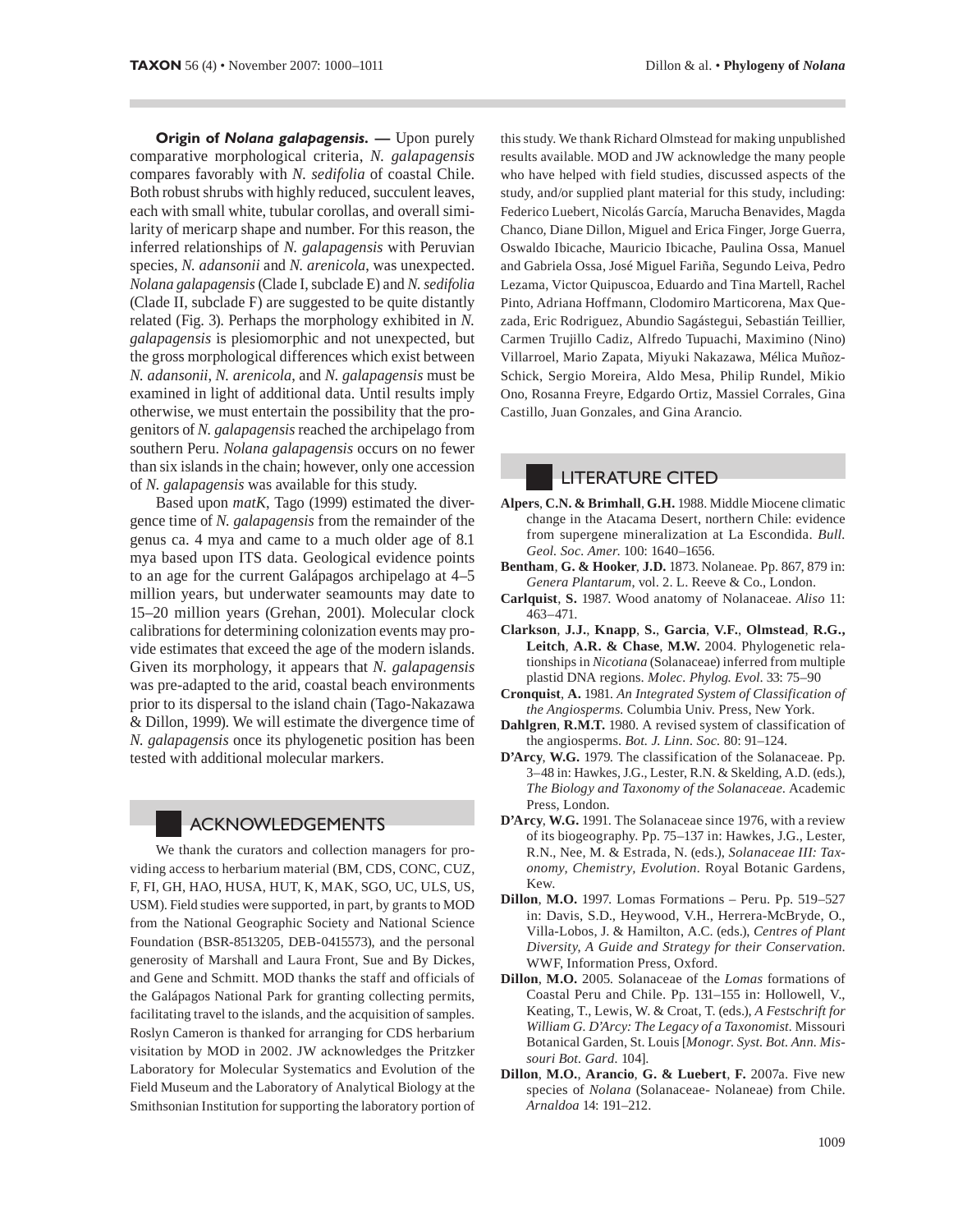- Dillon, M.O. & Hoffmann-J., A.E. 1997. Lomas formations of the Atacama Desert, northern Chile. Pp. 528-535 in: Davis, S.D., Heywood. V.H., Herrera-McBryde, O., Villa-Lobos. J. & Hamilton, A.C. (eds.), Centres of Plant Diversity, A Guide and Strategy for their Conservation. WWF, Information Press, Oxford.
- Dillon, M.O., Leiva-G., S. & Quipuscoa-S., V. 2007b. Five new species of Nolana (Solanaceae-Nolaneae) from Peru and notes on the classification of additional taxa. Arnaldoa  $14:171-190.$
- Dillon, M.O., Nakazawa, M. & Leiva, S. 2003. The Lomas Formations of Coastal Peru: Composition and Biogeographic History. Pp. 1-9 in: Haas, J. & Dillon, M.O. (eds.), El Niño in Peru: Biology and Culture Over 10,000 Years. Field Museum of Natural History, Chicago [Fieldiana, *Bot.*, n.s. 43, publ. 1524].
- Don, G. 1838. Solanaceae. Pp. 397-488 in: A General History of the Dichlamydeous Plants, vol. 4, part 2. J.G. Rivington & al., London.
- Doyle, J.J. & Doyle, J.L. 1987. A rapid DNA isolation procedure for small quantities of fresh leaf tissue. Phytochem. Bull. 19: 11-15.
- Dunal, M.F. 1852. Solanaceae. Pp. 8–21 in: De Candolle. A.P. (ed.), Prodromus, vol. 13, part 1. Trentel et Würtz, Paris.
- Duncan, T. & Dillon, M.O. 1991. Numerical analysis of the floristic relationships of the *lomas* of Peru and Chile. Abstr. Amer. J. Bot. 78: 183.
- Felsentein, J. 1985. Confidence limits on phylogenies: an approach using the bootstrap. Evolution 39: 783-791.
- Grehan, J.R. 2001. Biogeography and evolution of the Galapagos: integration of the biological and geological evidence. Biol. J. Linn. Soc. 74: 267-287.
- Hartley, A.J. 2003. Andean uplift and climate change. J. Geol. Soc. London 160: 7-10.
- Hartley, A.J. & Chong, G. 2002. Late Pliocene age for the Atacama Desert: implications for the desertification of western South America. Geology 30: 43-46.
- Hartley, A.J., Chong, G., Houston, J. & Mather, A.E. 2005. 150 million years of climatic stability: evidence from the Atacama Desert, northern Chile. J. Geol. Soc. London 162:  $421 - 424.$
- Huelsenbeck, M.A. & Ronquist, F. 2001. MrBayes: Bayesian inference of phylogeny. Bioinformatics 17: 754-755.
- Hunziker, A. T. 2001. Genera solanacearum. A.R.G. Gantner Verlag K.-G., Ruggell, Liechtenstein.
- Johnston, I.M. 1936. A study of the Nolanaceae. Contr. Gray Herb. 112: 1-83.
- Knapp, S. 2002. Tobacco to tomatoes: a phylogenetic perspective on fruit diversity in the Solanaceae. J. Exp. Bot. 53: 2001-2022.
- Lindley, 1844. Alona coelestis. Edwards's Bot. Reg. 30, (ns) 7: pl. 46.
- Mau, B. & Newton, M.A. 1997. Phylogenetic inference for binary data on dendograms using Markov chain Monte Carlo. Journal of Computational and Graphical Statistics  $6: 122 - 131.$
- Mau, B., Newton, M.A. & Larget, B. 1999. Bayesian phylogenetic inference via Markov chain Monte Carlo methods. Biometrics 55: 1-12.
- Mesa M., A. 1981. Nolanaceae. Flora Neotrop. Monogr. 26:  $1 - 197.$

Mesa M., A. 1986. The classification of the Nolanaceae. Pp.

86-90 in: D'Arcy, W.G. (ed.), Solanaceae: Biology and Systematics. Columbia Univ. Press, New York.

- Mesa M., A. 1997. Nolanáceae de Distribución Chileno-Peruana: su status taxonómico. Bol. Mus. Nac. Hist. Nat. Chile 46: 23-32.
- Mesa M., A., Muñoz-Schick, M. & Pinto-B., R. 1998. Presencia de Nolana adansonii (Roemer y Schultes) Johnst. y Nolana intonsa Johnst. (Nolanaceae) en el desierto costero de Iquique, norte de Chile. Not. Mens. Mus. Nac. Hist. Nat. 333: 3-7.
- Olmstead, R.G. & Palmer, J.D. 1992. A chloroplast DNA phylogeny of the Solanaceae: Subfamilial relationships and character evolution. Ann. Missouri Bot. Gard. 79: 346-360.
- Olmstead, R.G., Sweere, J.A., Spangler, R.E., Bohs, L. & Palmer, J.D. 1999. Phylogeny and provisional classification of the Solanaceae based on chloroplast DNA. Pp. 111–137 in: Nee, M., Symon, D.E., Lester, R.N. & Jessop, J.P. (eds.), Solanaceae IV: Advances in Biology and Utilization. Royal Botanic Gardens, Kew.
- Peralta, I.E., & Spooner, D.M. 2001. Granule-bound starch synthase (GBSSI) gene phylogeny of wild tomatoes (Solanum L. section Lycopersicon [Mill.] Wettst. subsection Lycopersicon). Amer. J. Bot. 88: 1888-1902.
- Rannala, B. & Yang, Z. 1996. Probability distribution of molecular evolutionary trees: a new method of phylogenetic inference. J. Molec. Evol. 43: 304-311.
- Reichenbach, L. 1837. Hand. Nat. Pfl.-Syst. Arnold, Dresden & Leipzig.
- Rundel, P.W., Dillon, M.O., Palma, B., Mooney, A.H., Gulmon, S.L. & Ehleringer, J.R. 1991. The phytogeography and ecology of the coastal Atacama and Peruvian Deserts. Aliso 13: 1-50.
- Rundel, P.W., Villagra, P.E., Dillon, M.O., Roig-Juñent, S. & Debandi, G. 2007. Chapter 11. Arid and semi-arid ecosystems. Pp. 158-183 in: Veblin, T, Young, K. & Orme, A. (eds.), The Physical Geography of South America. Oxford University Press: Oxford.
- Swofford, D. L. 2001. PAUP\*, Phylogenetic Analysis Using Parsimony (\*and Other Methods), vers. 4. Sinauer Associates. Sunderland.
- Swofford, D.L., Olsen, G.J., Waddell, P.J. & Hillis, D.M. 1996. Phylogenetic inference. Pp. 407-514 in: Hillis, D.M., Moritz, C. & Mable, B.K. (eds.), Molecular systematics. Sinauer Associates, Sunderland.
- Tago, M. 1999. The Evolution of Nolana L. (Solanaceae) at Lomas in South America. PhD. dissertation. Tokyo Metropolitan University, Tokyo.
- Tago-Nakawaza, M. & Dillon, M.O. 1999. Biogeografía y Evolución en el Clado Nolana (Solaneae-Solanaceae). Arnaldoa 6(2): 81-116.
- Takhtajan, A.L. 1980. Outline of the classification of flowering plants (Magnoliophyta). Bot. Rev. 46: 225–359.
- Thompson, J.D., Gibson, T.J., Plewniak, F., Jeanmougin, F. & Higgins, D.G. 1997. The CLUSTAL\_X windows interface: flexible strategies for multiple sequence alignment aided by quality analysis tools. Nucleic Acids Res. 25: 4876-4882.
- Thorne, R.F. 1983. Proposed new realignments in the angiosperms. Nord. J. Bot. 3: 85-117.
- Van der Leij, F.R., Visser, R.G.F., Ponstein, A.S., Jacobsen, E. & Feenstra, W.J. 1991. Sequence of the structural gene